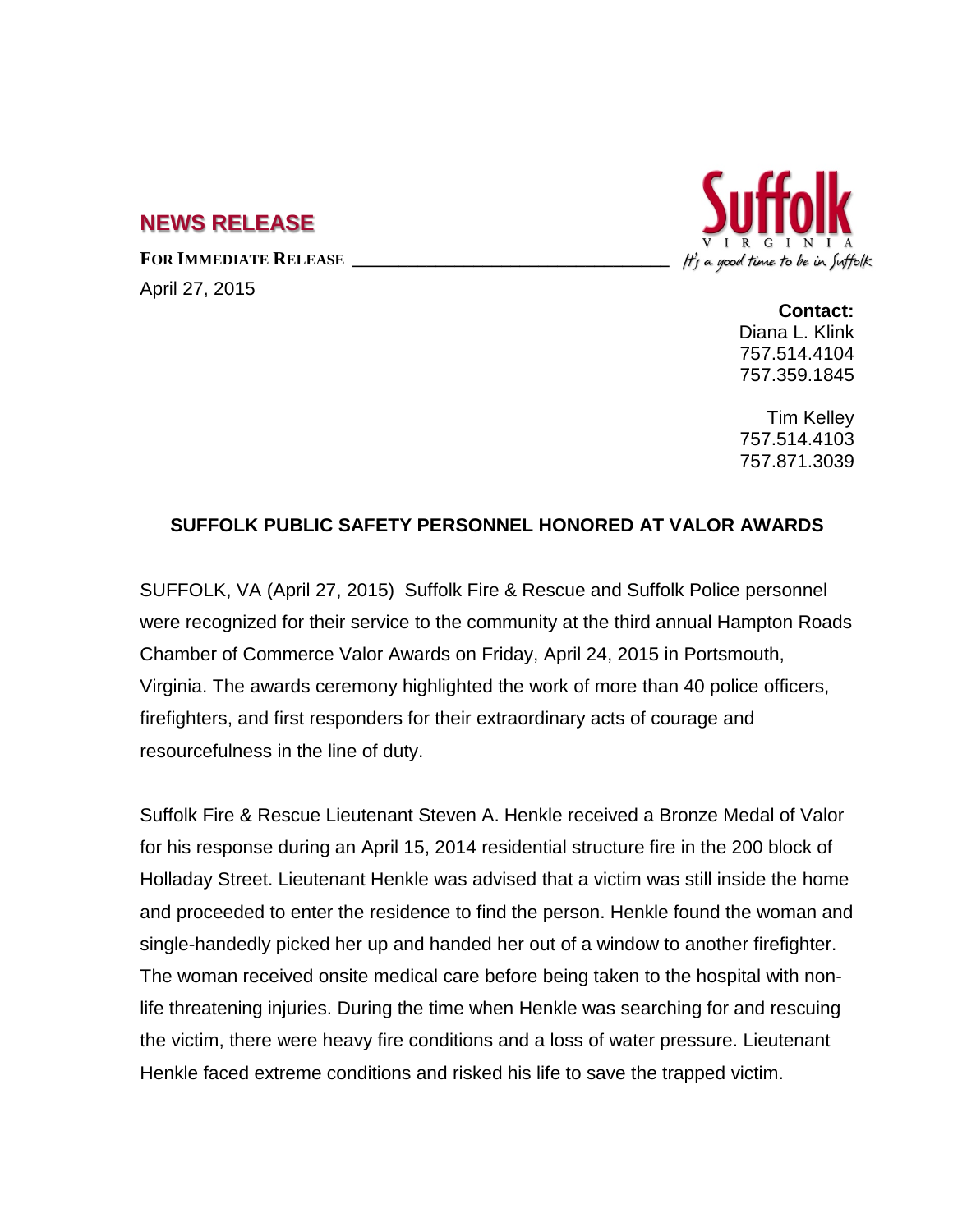Suffolk Police Department Detective William Shockley received an award for Investigative Merit for his efforts in the investigation into an initial report of an injured man on September 22, 2014. The victim was located and transported to the hospital where he succumbed to his injuries. Detective Shockley worked nearly 24 consecutive hours on this case to bring it to a successful closure with the arrest of three suspects. He utilized his knowledge, training and experiences as a violent crimes investigator to not only receive full confessions but also the disclosure and location of key evidence relevant to this investigation. In addition to the arrest, Detective Shockley conducted numerous follow up tasks and completed the roughly 500 pages of documents necessary for the prosecution's preparation.

Detective Alex Johnson and Sergeant Jeff Lurie were honored with an award for Investigative Merit for their work to solve several burglary incidents in 2014. On February 8, 2014, an incident at the Metropolitan Church Credit Union involving the theft of a safe was reported. Detective Johnson and then Detective Lurie teamed up to work the investigation. Detective Johnson had developed information regarding possible suspects and their whereabouts. Several interviews were conducted with multiple subjects, however, their efforts did not yield an arrest. The detectives continued to investigate the case. On March 27, 2014, a burglary alarm brought Suffolk Police to the Northern Star Federal Credit Union ATM in the 5800 block of Harbour View Boulevard where officers observed damage to the entry door. Evidence was found at the scene which included a document which yielded a lead for detectives. Detective Lurie and Detective Johnson were assigned to investigate this case. A search warrant was prepared and executed during which burglary tools that were similar to a previous incident were located. As a result of their investigation, the primary suspects with breaking and entering both credit unions and a second suspect from the Metropolitan Federal Credit Union were charged.